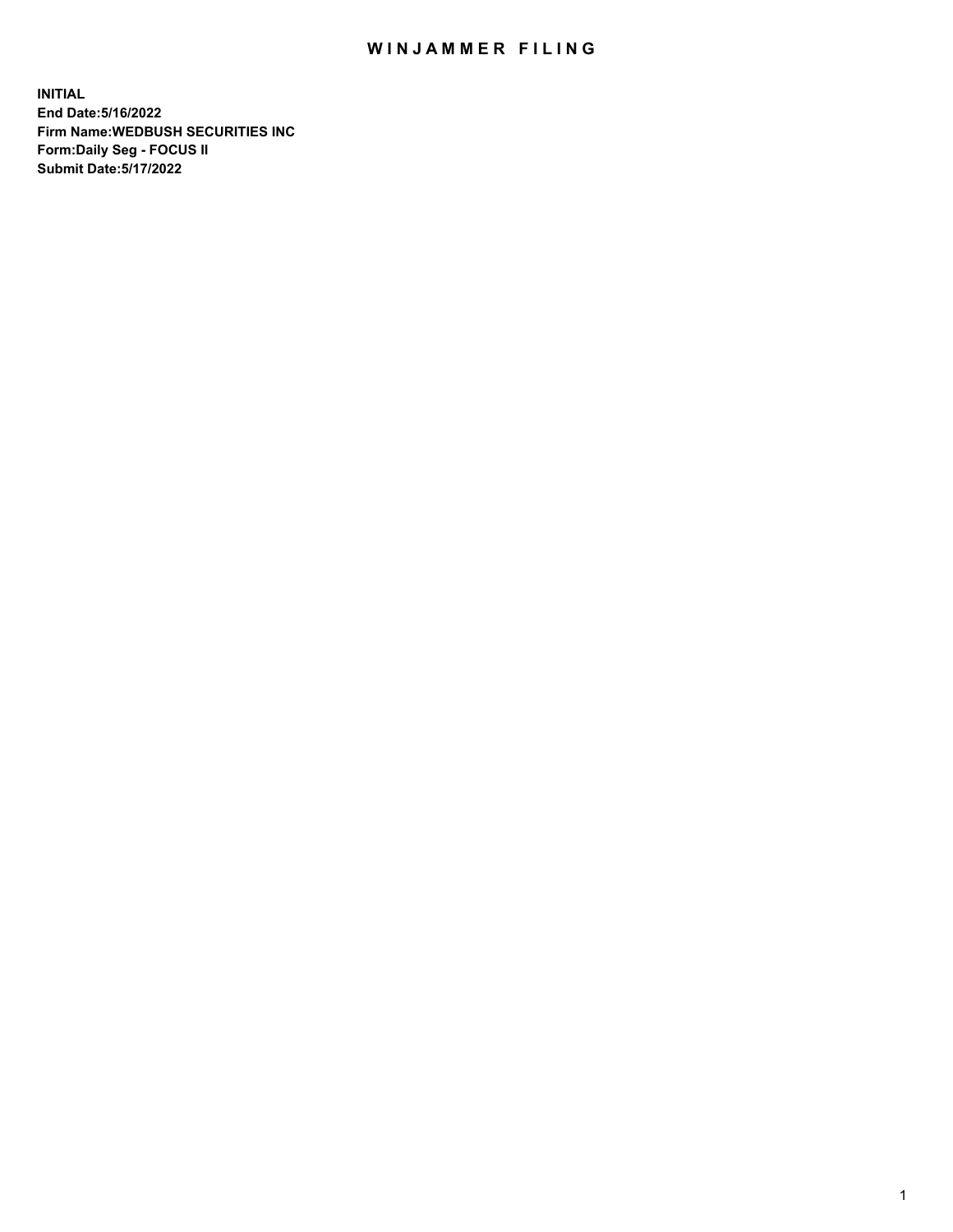**INITIAL End Date:5/16/2022 Firm Name:WEDBUSH SECURITIES INC Form:Daily Seg - FOCUS II Submit Date:5/17/2022 Daily Segregation - Cover Page**

| Name of Company                                                                                                                                                                                                                                                                                       | <b>WEDBUSH SECURITIES INC</b>                                        |
|-------------------------------------------------------------------------------------------------------------------------------------------------------------------------------------------------------------------------------------------------------------------------------------------------------|----------------------------------------------------------------------|
| <b>Contact Name</b>                                                                                                                                                                                                                                                                                   | <b>Kevin Wirth</b>                                                   |
| <b>Contact Phone Number</b>                                                                                                                                                                                                                                                                           | 312-784-0475                                                         |
| <b>Contact Email Address</b>                                                                                                                                                                                                                                                                          | kevin.wirth@wedbush.com                                              |
| FCM's Customer Segregated Funds Residual Interest Target (choose one):<br>a. Minimum dollar amount: ; or<br>b. Minimum percentage of customer segregated funds required:%; or<br>c. Dollar amount range between: and; or<br>d. Percentage range of customer segregated funds required between:% and%. | 19,000,000<br><u>0</u><br><u>00</u><br>0 <sub>0</sub>                |
| FCM's Customer Secured Amount Funds Residual Interest Target (choose one):<br>a. Minimum dollar amount: ; or<br>b. Minimum percentage of customer secured funds required:%; or<br>c. Dollar amount range between: and; or<br>d. Percentage range of customer secured funds required between:% and%.   | 1,000,000<br><u>0</u><br>00<br>0 <sub>0</sub>                        |
| FCM's Cleared Swaps Customer Collateral Residual Interest Target (choose one):<br>a. Minimum dollar amount: ; or<br>b. Minimum percentage of cleared swaps customer collateral required:% ; or<br>c. Dollar amount range between: and; or                                                             | $\overline{\mathbf{0}}$<br>$\overline{\mathbf{0}}$<br>0 <sub>0</sub> |

d. Percentage range of cleared swaps customer collateral required between:% and%. **0 0**

Attach supporting documents CH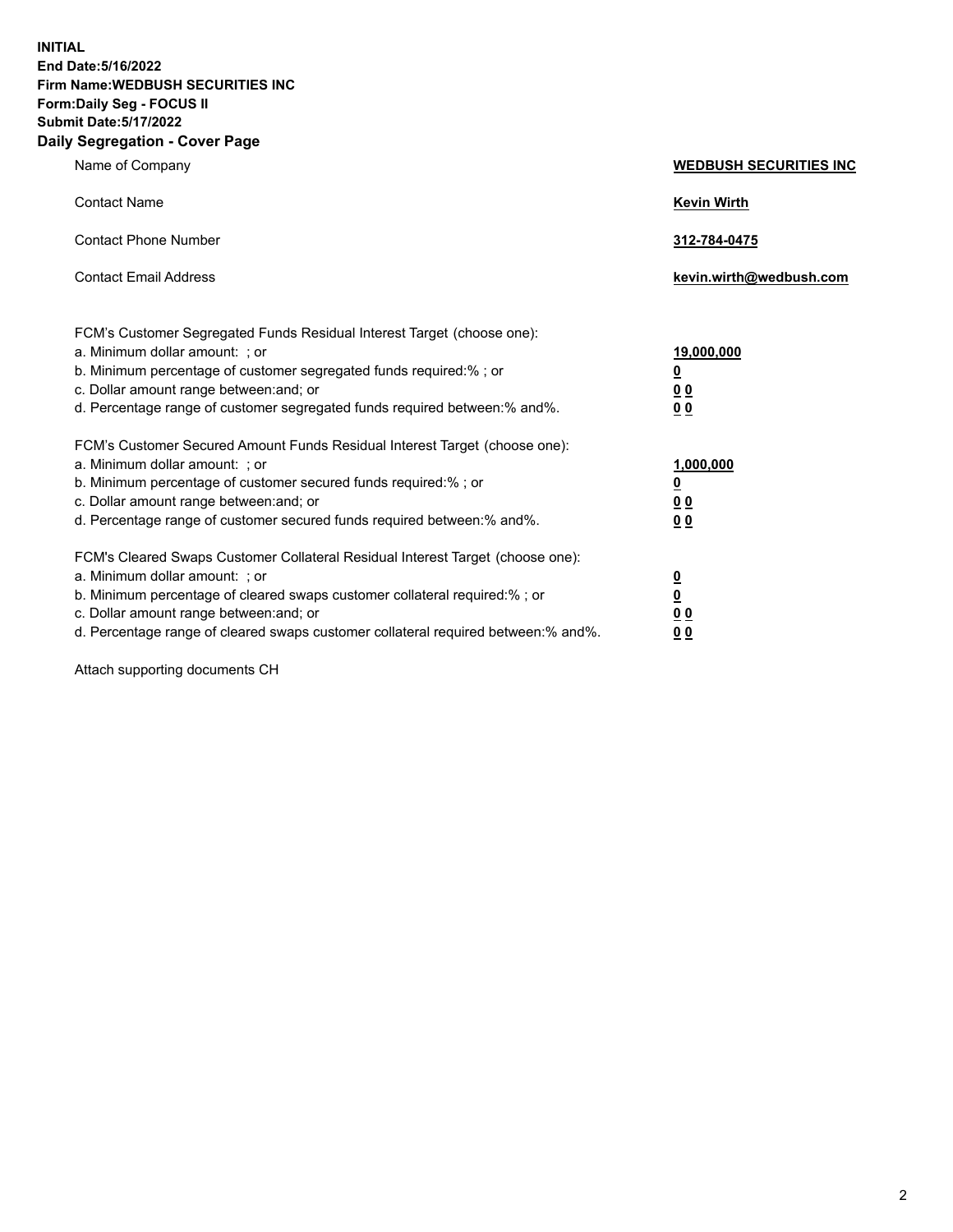**INITIAL End Date:5/16/2022 Firm Name:WEDBUSH SECURITIES INC Form:Daily Seg - FOCUS II Submit Date:5/17/2022 Daily Segregation - Secured Amounts**

|     | Foreign Futures and Foreign Options Secured Amounts                                                        |                                    |
|-----|------------------------------------------------------------------------------------------------------------|------------------------------------|
|     | Amount required to be set aside pursuant to law, rule or regulation of a foreign                           | $0$ [7305]                         |
|     | government or a rule of a self-regulatory organization authorized thereunder                               |                                    |
| 1.  | Net ledger balance - Foreign Futures and Foreign Option Trading - All Customers                            |                                    |
|     | A. Cash                                                                                                    | 34,115,339 [7315]                  |
|     | B. Securities (at market)                                                                                  | $0$ [7317]                         |
| 2.  | Net unrealized profit (loss) in open futures contracts traded on a foreign board of trade                  | -870,916 [7325]                    |
| 3.  | Exchange traded options                                                                                    |                                    |
|     | a. Market value of open option contracts purchased on a foreign board of trade                             | 33,032 [7335]                      |
|     | b. Market value of open contracts granted (sold) on a foreign board of trade                               | $0$ [7337]                         |
| 4.  | Net equity (deficit) (add lines 1. 2. and 3.)                                                              | 33,277,455 [7345]                  |
| 5.  | Account liquidating to a deficit and account with a debit balances - gross amount                          | 15,881 [7351]                      |
|     | Less: amount offset by customer owned securities                                                           | 0 [7352] 15,881 [7354]             |
| 6.  | Amount required to be set aside as the secured amount - Net Liquidating Equity                             | 33,293,336 [7355]                  |
| 7.  | Method (add lines 4 and 5)                                                                                 |                                    |
|     | Greater of amount required to be set aside pursuant to foreign jurisdiction (above) or line                | 33,293,336 [7360]                  |
|     | 6.<br>FUNDS DEPOSITED IN SEPARATE REGULATION 30.7 ACCOUNTS                                                 |                                    |
| 1.  | Cash in banks                                                                                              |                                    |
|     | A. Banks located in the United States                                                                      | 19,739,519 [7500]                  |
|     | B. Other banks qualified under Regulation 30.7                                                             | 3,109,534 [7520] 22,849,053 [7530] |
| 2.  | Securities                                                                                                 |                                    |
|     | A. In safekeeping with banks located in the United States                                                  | $0$ [7540]                         |
|     | B. In safekeeping with other banks qualified under Regulation 30.7                                         | 0 [7560] 0 [7570]                  |
| 3.  | Equities with registered futures commission merchants                                                      |                                    |
|     | A. Cash                                                                                                    | 8,484,314 [7580]                   |
|     | <b>B.</b> Securities                                                                                       | $0$ [7590]                         |
|     | C. Unrealized gain (loss) on open futures contracts                                                        | $0$ [7600]                         |
|     | D. Value of long option contracts                                                                          | $0$ [7610]                         |
|     | E. Value of short option contracts                                                                         | 0 [7615] 8,484,314 [7620]          |
| 4.  | Amounts held by clearing organizations of foreign boards of trade                                          |                                    |
|     | A. Cash                                                                                                    | 6,818,870 [7640]                   |
|     | <b>B.</b> Securities                                                                                       | $0$ [7650]                         |
|     | C. Amount due to (from) clearing organization - daily variation                                            | $0$ [7660]                         |
|     | D. Value of long option contracts                                                                          | $0$ [7670]                         |
|     | E. Value of short option contracts                                                                         | 0 [7675] 6,818,870 [7680]          |
| 5.  | Amounts held by members of foreign boards of trade                                                         |                                    |
|     | A. Cash                                                                                                    | 78,492 [7700]                      |
|     | <b>B.</b> Securities                                                                                       | $0$ [7710]                         |
|     | C. Unrealized gain (loss) on open futures contracts                                                        | $0$ [7720]                         |
|     | D. Value of long option contracts                                                                          | 33,032 [7730]                      |
|     | E. Value of short option contracts                                                                         | 0 [7735] 111,524 [7740]            |
| 6.  | Amounts with other depositories designated by a foreign board of trade                                     | $0$ [7760]                         |
| 7.  | Segregated funds on hand                                                                                   | $0$ [7765]                         |
| 8.  | Total funds in separate section 30.7 accounts                                                              | 38,263,761 [7770]                  |
| 9.  | Excess (deficiency) Set Aside for Secured Amount (subtract line 7 Secured Statement<br>Page 1 from Line 8) | 4,970,425 [7380]                   |
| 10. | Management Target Amount for Excess funds in separate section 30.7 accounts                                | 1,000,000 [7780]                   |
| 11. | Excess (deficiency) funds in separate 30.7 accounts over (under) Management Target                         | 3,970,425 [7785]                   |
|     |                                                                                                            |                                    |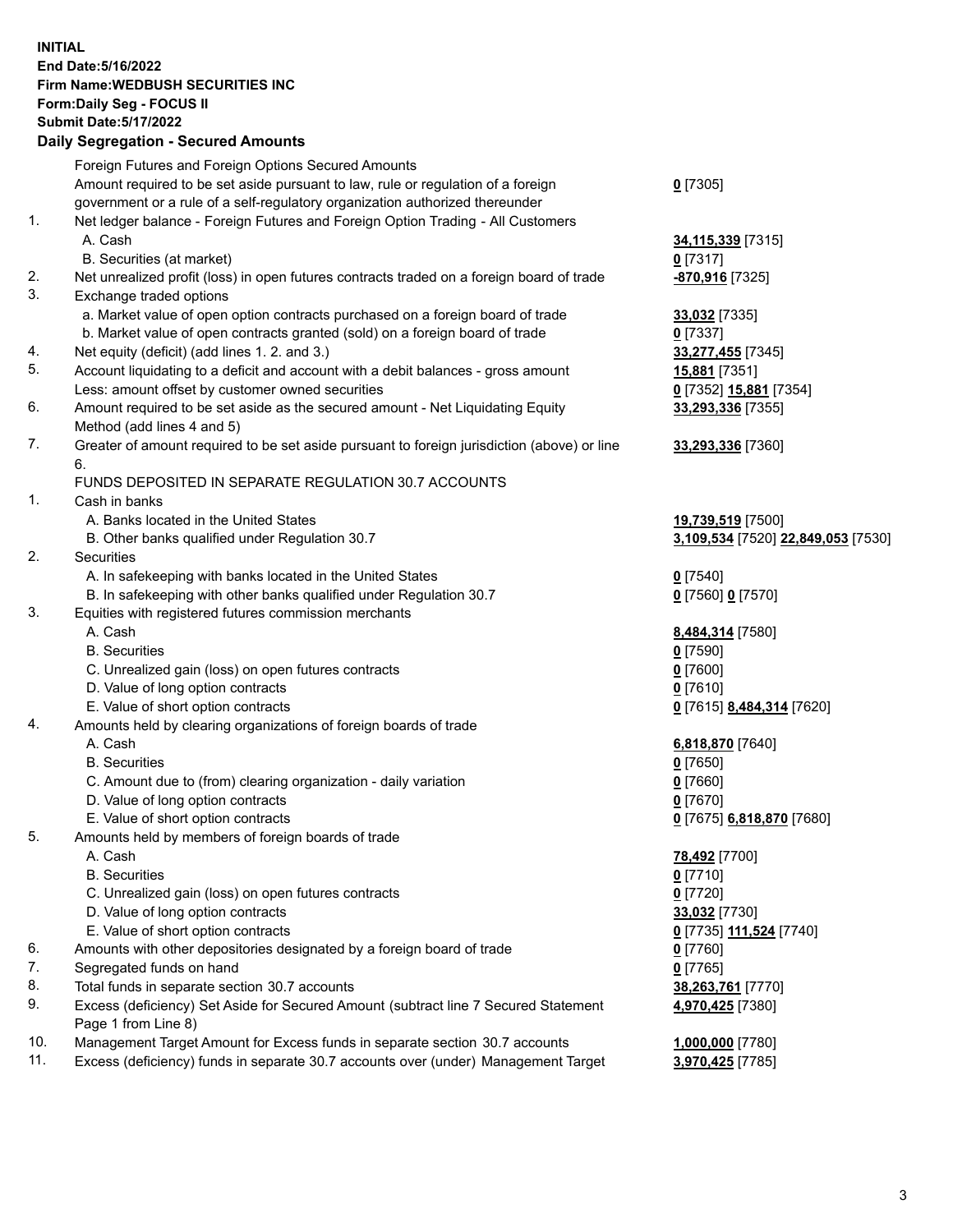|     | <b>INITIAL</b>                                                                      |                                  |
|-----|-------------------------------------------------------------------------------------|----------------------------------|
|     | End Date: 5/16/2022                                                                 |                                  |
|     | <b>Firm Name: WEDBUSH SECURITIES INC</b>                                            |                                  |
|     | Form: Daily Seg - FOCUS II                                                          |                                  |
|     | <b>Submit Date: 5/17/2022</b>                                                       |                                  |
|     | Daily Segregation - Segregation Statement                                           |                                  |
|     | SEGREGATION REQUIREMENTS(Section 4d(2) of the CEAct)                                |                                  |
| 1.  | Net ledger balance                                                                  |                                  |
|     | A. Cash                                                                             | 1,975,794,643 [7010]             |
|     | B. Securities (at market)                                                           | 168,157,133 [7020]               |
| 2.  | Net unrealized profit (loss) in open futures contracts traded on a contract market  | 979,239,189 [7030]               |
| 3.  | Exchange traded options                                                             |                                  |
|     | A. Add market value of open option contracts purchased on a contract market         | 6,808,555,882 [7032]             |
|     | B. Deduct market value of open option contracts granted (sold) on a contract market | -5,089,051,428 [7033]            |
| 4.  | Net equity (deficit) (add lines 1, 2 and 3)                                         | 4,842,695,419 [7040]             |
| 5.  | Accounts liquidating to a deficit and accounts with                                 |                                  |
|     | debit balances - gross amount                                                       | 9,344,938 [7045]                 |
|     | Less: amount offset by customer securities                                          | -8,870,905 [7047] 474,033 [7050] |
| 6.  | Amount required to be segregated (add lines 4 and 5)                                | 4,843,169,452 [7060]             |
|     | <b>FUNDS IN SEGREGATED ACCOUNTS</b>                                                 |                                  |
| 7.  | Deposited in segregated funds bank accounts                                         |                                  |
|     | A. Cash                                                                             | 798,463,753 [7070]               |
|     | B. Securities representing investments of customers' funds (at market)              | $0$ [7080]                       |
|     | C. Securities held for particular customers or option customers in lieu of cash (at | 479,882 [7090]                   |
|     | market)                                                                             |                                  |
| 8.  | Margins on deposit with derivatives clearing organizations of contract markets      |                                  |
|     | A. Cash                                                                             | 1,231,906,015 [7100]             |
|     | B. Securities representing investments of customers' funds (at market)              | 948,724,132 [7110]               |
|     | C. Securities held for particular customers or option customers in lieu of cash (at | 163,875,583 [7120]               |
|     | market)                                                                             |                                  |
| 9.  | Net settlement from (to) derivatives clearing organizations of contract markets     | 22,248,834 [7130]                |
| 10. | Exchange traded options                                                             |                                  |
|     | A. Value of open long option contracts                                              | 6,808,555,882 [7132]             |
|     | B. Value of open short option contracts                                             | -5,089,051,428 [7133]            |
| 11. | Net equities with other FCMs                                                        |                                  |
|     | A. Net liquidating equity                                                           | $0$ [7140]                       |
|     | B. Securities representing investments of customers' funds (at market)              | $0$ [7160]                       |
|     | C. Securities held for particular customers or option customers in lieu of cash (at | $0$ [7170]                       |
|     | market)                                                                             |                                  |
| 12. | Segregated funds on hand                                                            | 3,801,668 [7150]                 |
| 13. | Total amount in segregation (add lines 7 through 12)                                | 4,889,004,321 [7180]             |
| 14. | Excess (deficiency) funds in segregation (subtract line 6 from line 13)             | 45,834,869 [7190]                |
| 15. | Management Target Amount for Excess funds in segregation                            | 19,000,000 [7194]                |
| 16. | Excess (deficiency) funds in segregation over (under) Management Target Amount      | 26,834,869 [7198]                |

16. Excess (deficiency) funds in segregation over (under) Management Target Amount Excess